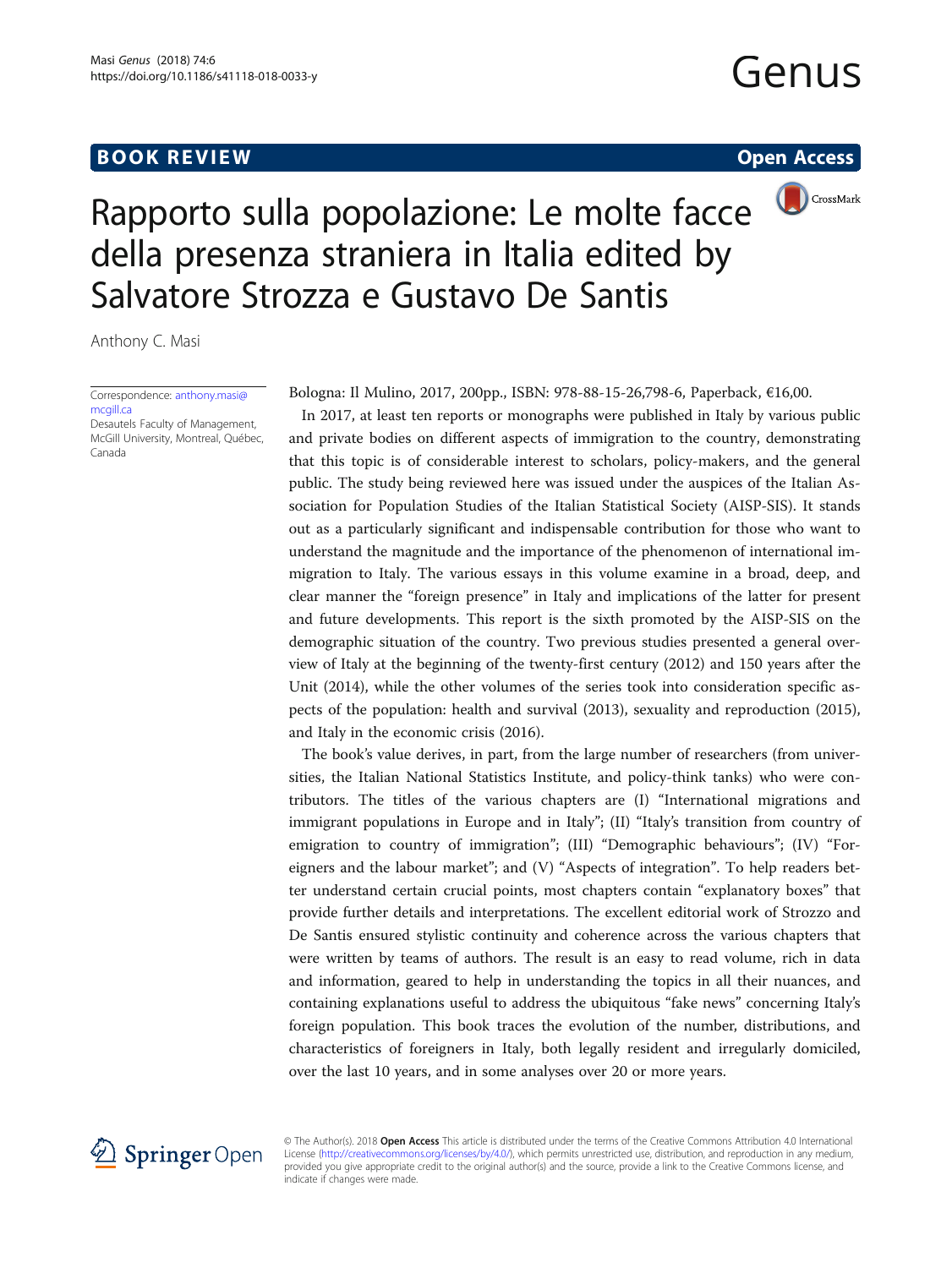It is not possible here to mention all the data and information contained in this relatively brief but very thorough report. I will limit myself to mentioning some indicators that I found particularly salient. At the beginning of 2016, ISTAT estimated that there were just over 5 million immigrants in Italy out of a total population of almost 61 million, that is 1 out of 12 people in living country. Using official data and the classic tools of demography to project the trend of the Italian population from 2002 to 2015, the authors found that without foreign residents, the total population in Italy would have been only 57 million or 4 million less. In other words, the Italian population is not growing; indeed, it is not maintaining itself, except for migratory flows from abroad. The ageing processes of Italy's population, already noted for some time, would be even faster without foreigners: the population over age 65 is currently 22%, but it would have been 23%. With many of the country's welfare institutions based on the "pay as you go" system, that 1% less is important. In 2050, an Italy without foreigners could expect to have 37% of the population in the category of "seniors", instead with foreigners that estimate drops to 33%—still high but contained to some extent. The report illustrates the importance of foreign presence in Italy not only for its weight in the demographic composition but also for its contribution to the country's economy. As noted above, foreigners are around 8% of the total population, but they contribute 15% of the births (Italy does not recognise ius soli). Considering also that the average age of foreigners is much lower than that of Italians, these factors slow the ageing of the country's population. In general, in the labour market, foreigners fill jobs that have been abandoned for some time by Italians. According to this report, fewer than 1 Italian in 12 has an unskilled job, while almost 5 out of 12 foreigners have this type of employment. Given the number of years of education that the foreign-born residents completed in their countries of origin, compared to Italians, they are over-educated for the type of work they do. Along these same lines, foreigners are more likely than native-born Italians to be under-employed.

The presence and characteristics of foreigners in Italy are not uniform throughout the country. There are a number of differences in migrant accommodation between the south and the rest of the country. Table 4.1 (page 103) compares the employment and unemployment rates between foreigners and the native-born Italian population, highlighting important, but also disconcerting, divergences among large geographical areas. In the north and centre of the country, when compared to immigrants, Italians have higher rates of employment and lower rates of unemployment. The situation is reversed in the south and in the Islands. There Italians have lower employment rates than foreigners, but higher unemployment.

Another important change highlighted in the report is that from 1996 to 2016, the countries of origin of the immigrants changed considerably (Tab. 2.3, p. 49). In 2016, former Yugoslavia, Tunisia, Germany, France, the United Kingdom, and Senegal are no longer among the top 10 countries of origin as they were in 1996. They were replaced by Romania, China, Ukraine, Moldova, India, and Bangladesh. The countries that remained in the top ten are Albania, Morocco, the Philippines, and Egypt, although their previous position in the ranking has changed.

The meticulousness of the analysts and the wealth of data presented create a complementarity between information and interpretation that is fundamental in negating some of the false notions regarding the heavy costs that immigrants are often presumed to